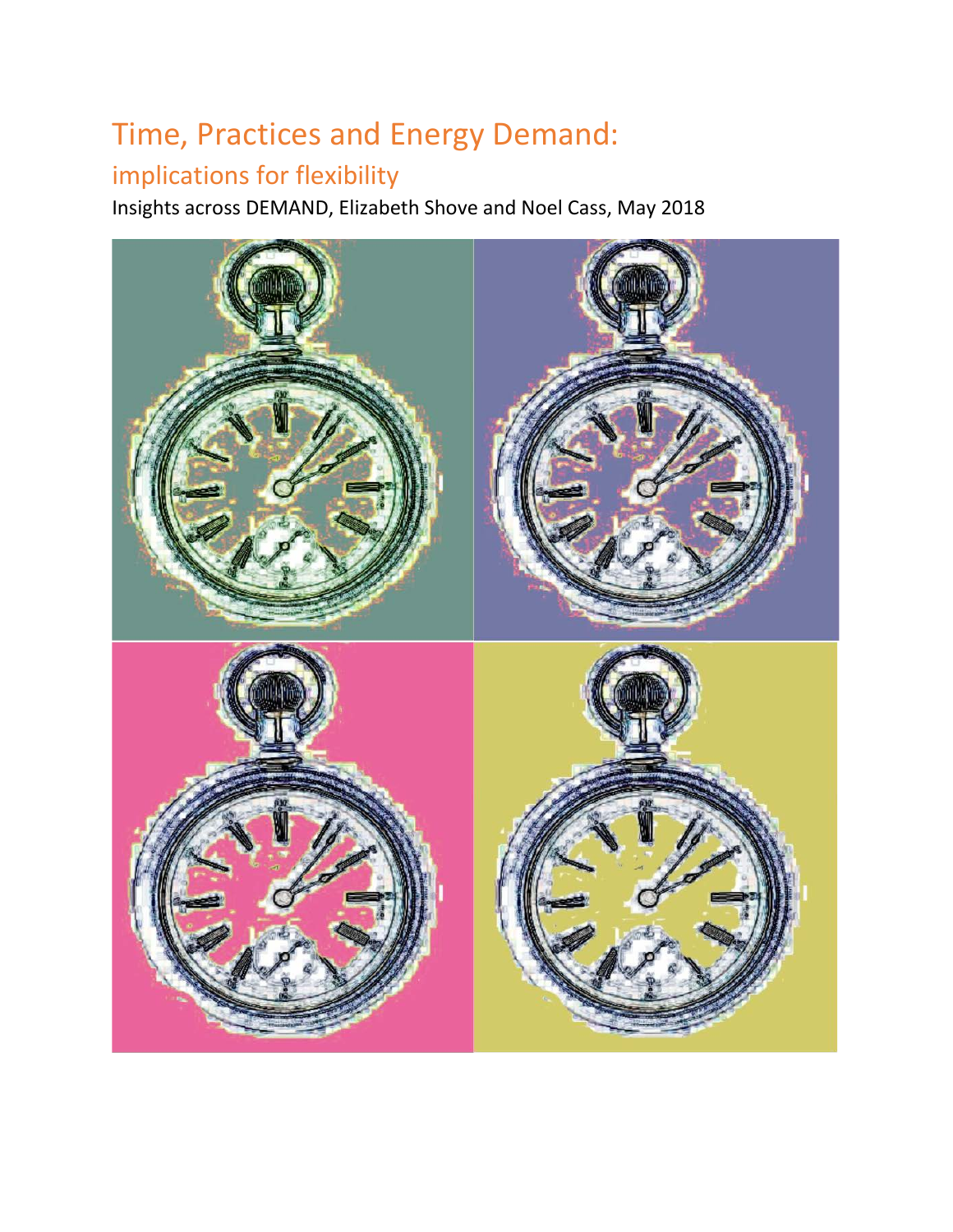### Time, Practices and Energy Demand: implications for flexibility

*Elizabeth Shove and Noel Cass*

#### **Abstract**

The timing of energy demand is increasingly important given the pressure to decarbonise energy systems, accommodate more intermittent forms of renewable energy supply and reduce peak load. In the transport sector, rush hours and periods of congestion present problems of their own also related to the synchronisation and the sequencing of social practices. This document brings together DEMAND research on the social-temporal ordering of what people do and considers the implications of this work for 'demand management' and for efforts to develop more flexible energy systems.

#### **Introduction**

The timing of energy and especially electricity demand (and therefore supply) is increasingly significant for energy policy and for utilities and providers alike (Geller, Harrington et al. 2006, Anable, Anderson et al. 2014, Torriti, Hanna et al. 2015). There are several reasons for this. One relates to the challenge of accommodating supply from more intermittent renewable sources, and of coping with seasonal variations especially in the demand for heat. Another is that the fuels used to produce electricity at peak times are especially carbon intensive. In the transport sector, peaks in the timing of travel enable some forms of public transport to run at a profit but also generate congestion, increased carbon emissions and air pollution. Together, these concerns call for better understanding of the social and temporal rhythms that underpin present peaks and troughs in energy use and travel, and of how these might be changed or modified.

The challenge of coping with uneven patterns of demand is not new. Demand for gas is much greater in the winter and in the electricity sector, consumption rises and falls daily, weekly, and over the course of the year. Since electricity is difficult to store, provision and generation are organised to match these fluctuations. Historically, and at a national scale, the strategy has been to expand supply in order to meet maximum demand, whenever that occurs (Torriti, Hanna et al. 2015: 891-2). In practice, this means building enough additional generation to top up 'baseload' to meet peak demand and to 'keep the lights on' at all times (ENWL 2016). This response is complicated by new commitments to decarbonising the energy system and increasing the proportion of renewables in the supply mix (National Grid 2014, Energy UK 2016).

As a result, there is now growing interest in methods of reducing rather than always meeting peak demand, and in techniques known as Demand Side Management (DSM) or Demand Side Response (DSR). DSM and DSR generally target individual business or households and use real-time pricing (or information, for example in the form of smart metering) to encourage consumers to shift the timing of what they do. Time of use tariffs (Torriti and Grunewald 2014, Strengers 2018), 'Smart' meters and grids are used for this purpose along with 'smart' controls capable of switching certain loads on and off in response to realtime data on the relation between supply and demand. Whilst some forms of DSM take place behind the scenes (for instance automatic switching of freezers or heating and cooling systems), many depend on persuading individual consumers to change their routines: for example, to run the washing machine at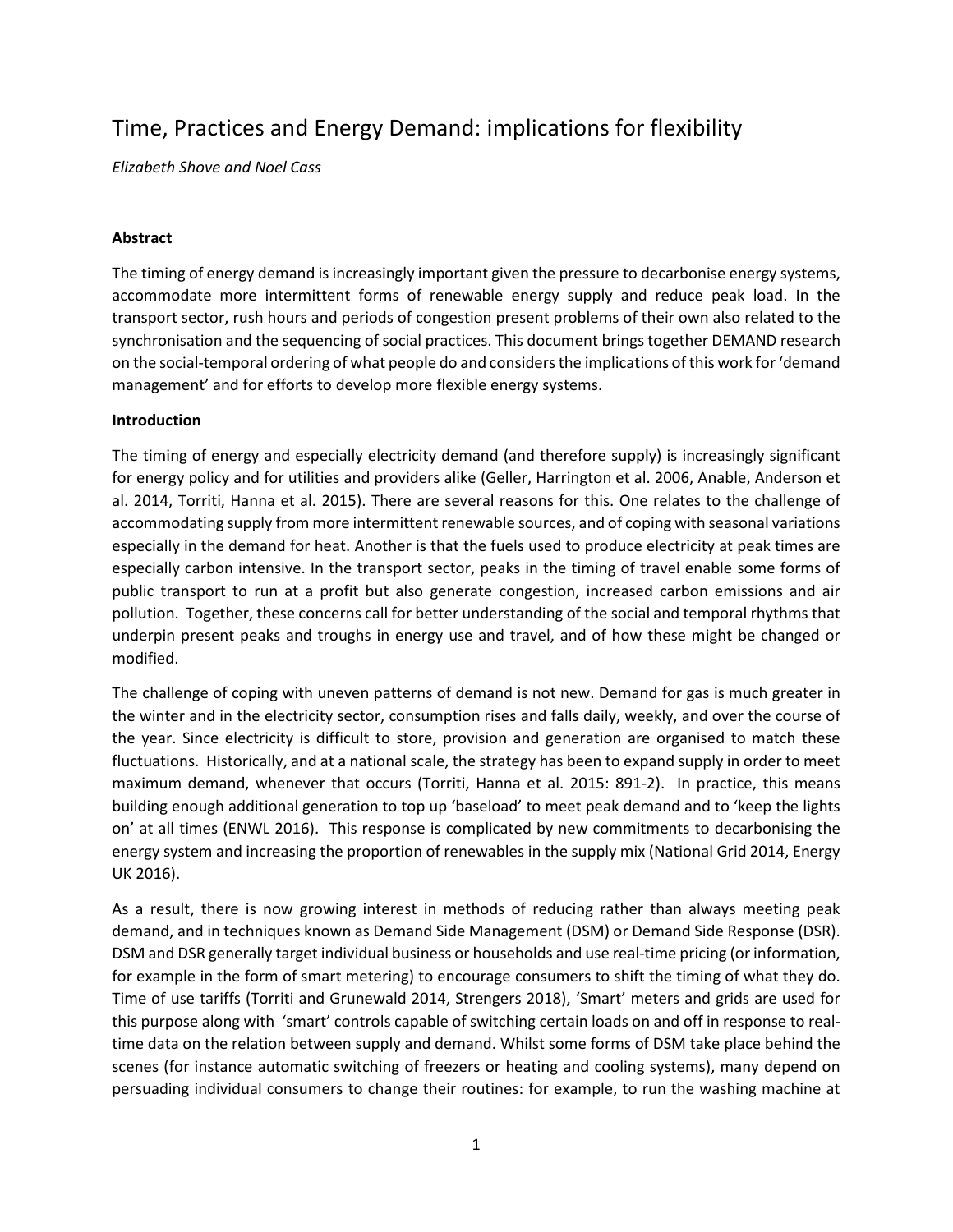night or modify journeys to avoid the rush. To date, smart-metering feedback and current forms of real time pricing (in the domestic setting) have had only modest effect. Meta-studies of household smart metering feedback trials show reductions in demand of e.g. 3-5% (McKerracher and Torriti 2013, Torriti and Grunewald 2014). One plausible reason for this is that people are *not* free to re-arrange the timing of energy demand at will.

Instead, and as discussed below, daily and weekly schedules are defined by collective social and temporal rhythms, not by individual choice. In taking this idea further, we suggest that peaks and troughs in demand relate to the synchronisation and sequencing of practices that entail mobility and/or other forms of energy consumption. We go on to argue that these arrangements are, in turn, significant for understanding and conceptualising the extent and character of 'flexibility. The conclusion that different forms of flexibility (for instance, of individual practices, or of people) are outcomes of how sets of social practices intersect over time has practical implications for those who seek to modify the timing and the location of energy demand.

#### **The timing of energy demanding practices**

The temporal patterning of daily life is an established theme across the social sciences. Writers such as Pred (1981), Parkes and Thrift (1979) and Hägerstrand (Hägerstrand 1970) in geography; Schatzki (2009) and Lefebvre (1992, 2004) in philosophy, and Adam (2008) and Southerton (2003, 2006, 2012) in sociology, to name just a few, provide important insights into the development and detail of socialtemporal order. Many of these analyses highlight the physical (day and night), biological (eating and sleeping) and essentially social (work, meals and leisure) organisation of what people do (Zerubavel 1981, 1982). This literature is crucial for energy research and policy in that peak loads, in travel and in energy demand, arise from situations in which many people do the same or different energy-demanding activities at the same time (Mattioli, Shove et al. 2014). Inspired by these ideas, projects within DEMAND (Torriti, Anderson, Mattioli) have used time-use data, qualitative research and methods of sequence analysis to investigate the *synchronisation* of practices (with each other and at specific times), and their *sequencing,*  and to show how temporal rhythms vary over time*.* In combination these studies show how practices become anchored to specific times (and places) in ways that constitute peak loads (Anderson 2016) and that determine the scope for re-scheduling and adjustment (Mattioli, Shove et al. 2014, Carlsson-Hyslop, Kiuijer et al. 2015, Torriti and McGraw 2016, Anderson and Torriti 2017).

In understanding these and other features of the timing of energy demand, the first step is to discover what people are actually doing when energy (and especially electricity) demand is at its peak. Exactly which activities constitute morning and evening peaks, and do these change during the week or vary between week-days and week-ends? One way of finding out is to combine data on domestic electricity use with information about the timing of activities like those relating to ICT, cooking, heating or lighting.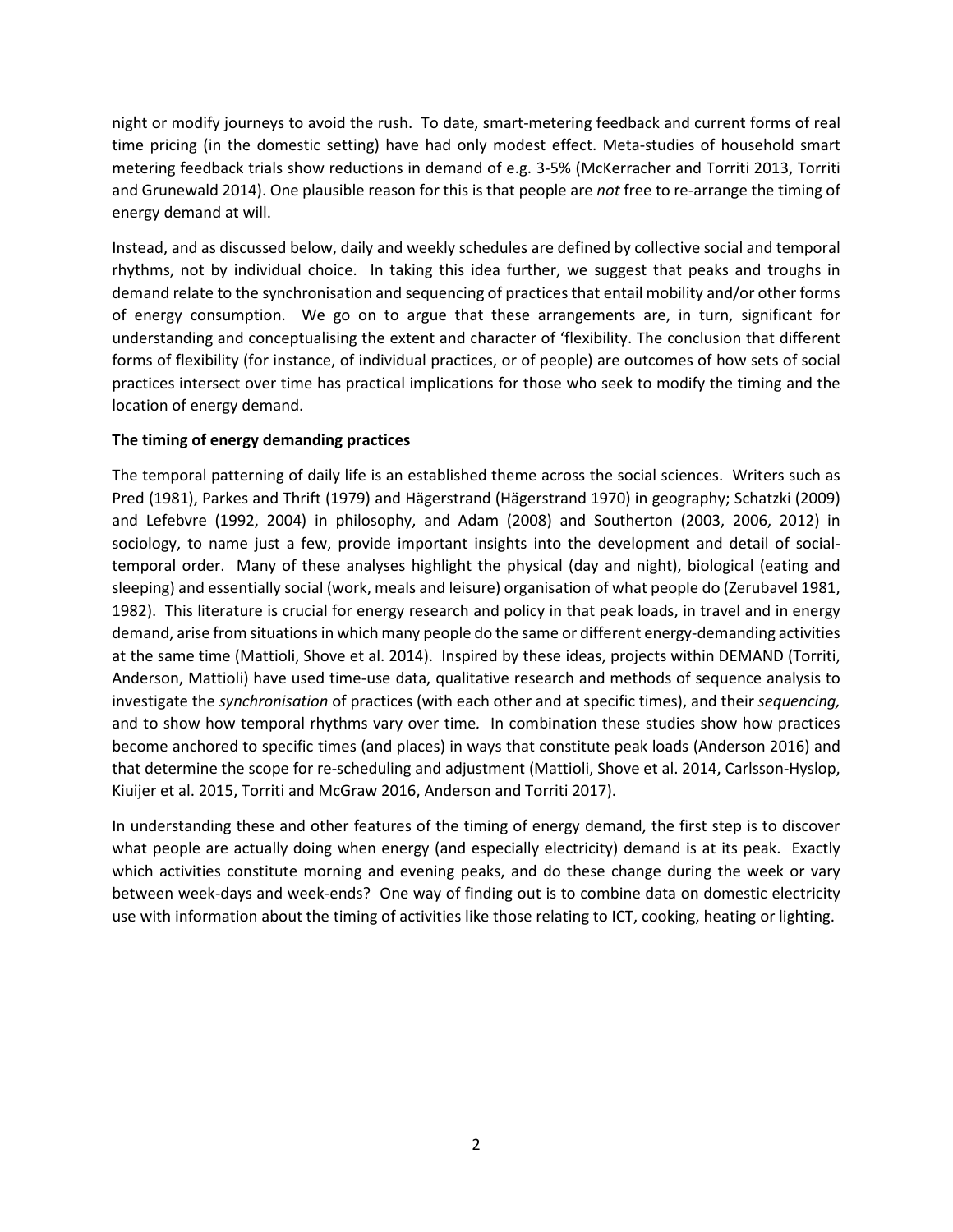

Figure 1 Average 24 hour electricity use profile for sample of 250 owner occupied homes. 2010-11 (data source DECC 2013)

Figure 1: Average 24 hour electricity use profile for sample of 250 owner occupied homes. 2010-11 (data source DECC 2013: taken from Anderson 2016c:3)

As Figure 1 shows, and as one might expect, meal times are associated with an increase in electricity demand especially for cooking; and more energy is used for lighting when people are at home in the evening. Averaged figures like these can be compared with data from other countries (Durand –Daubin 2016), and used to reveal changes over time. It is also possible to compare the time profiles of different sectors of the population, or of week-ends and week days. Within DEMAND, researchers have used these and other techniques to identify and investigate the *forms* of coordination on which patterns of demand depend.

For instance, some peaks arise when many households do the *same* electricity-demanding activities at the same times. Large numbers of households simultaneously engaging in *different* energy-demanding practices at the same time also create peaks in overall demand. In aggregate, post-dinner peaks in washing/drying, lighting, and using audio-visual equipment coincide. Similarly, peak periods of traffic include the morning commute, when many people travel to work, but also Saturday mornings, when lots of people are on the move but for very different reasons. Equally, some societally synchronised arrangements, such as sleeping at night, result in lower demand. Figure 2 summarises four possible combinations of synchronisation and energy demand.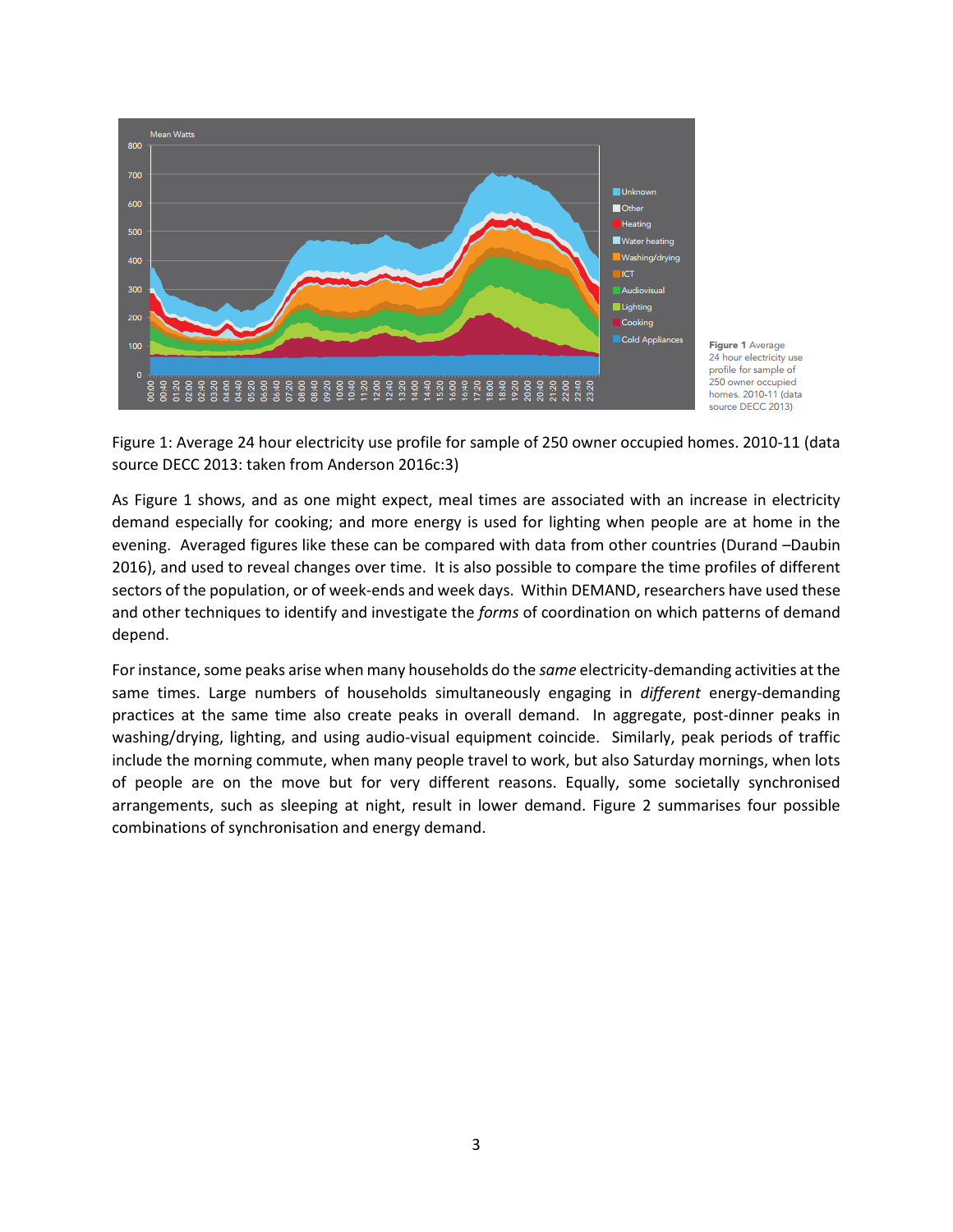| Synchronisation high                                                        | Synchronisation low                                                               |                      |
|-----------------------------------------------------------------------------|-----------------------------------------------------------------------------------|----------------------|
| Many people doing the<br>same energy-intensive<br>activity at the same time | Many people doing<br>different energy-intensive<br>activities at the same<br>time | Energy demand higher |
| Many people doing the<br>same lower energy<br>activity at the same time     | Many people doing<br>different lower energy<br>activities at the same<br>time     | Energy demand lower  |

Figure 2: Synchronisation and energy demands

To understand the ebb and flow of energy demand (or traffic), we need to know more about exactly which practices are 'synchronised', and when, and we need to know how these arrangements develop historically and vary from one country to another.

Time use studies show that in France more people sit down to lunch at the same time than is the case in the UK. They also show that in the UK, lunchtimes were more strongly synchronised forty years ago than they are today (Durand-Daubin 2016). In general, there is some evidence to suggest that the extent of societal synchronisation is reducing. For example, in the UK, practices like those of commuting to work, taking summer holidays, or eating together at home are less synchronised (Gershuny 2011), and thus less 'peaky', than they have been in the previous few decades. Figure 3 uses successive waves of time use data to give a more detailed picture of how the timing and location of selected activities has changed in the UK between 1974 and 2014. During this period the timing of 'food' (shown in orange on the left) has become less 'peaky' whilst the timing of travel has become more concentrated in the morning (shown in pink, on the right).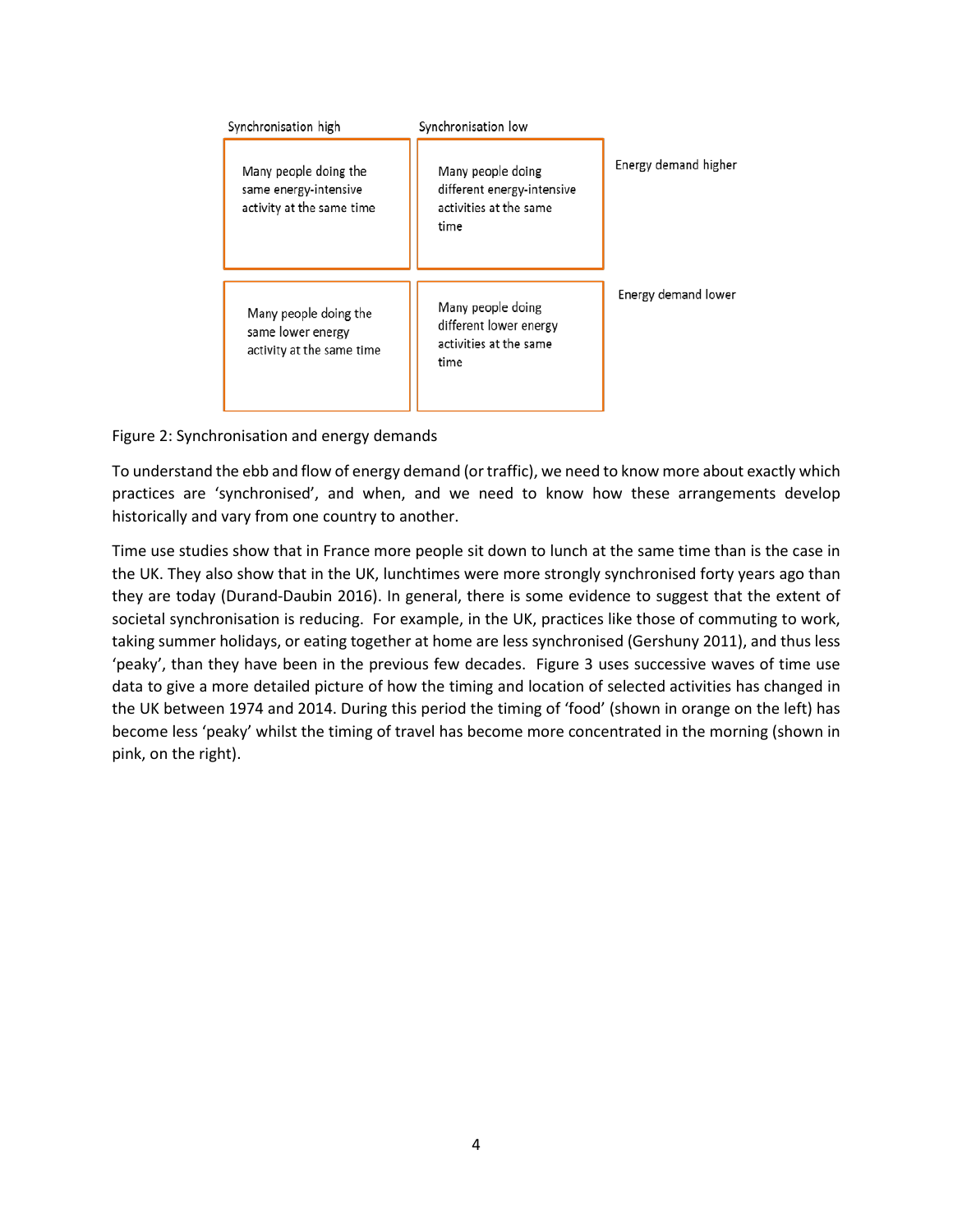

Figure 3: Anderson and Torriti, based on UK time-use data time-mapped in half-hour segments for home and other locations (data sources MTUS 1974-2014).

Figure 4 presents the same data but in a form that shows how the timings of specific activities recorded in 2014 have shifted from the 1974 baseline. Movement up or down from the zero point indicates percentage increases or decreases in the number of people reporting each activity at specific times of day. For example, changes in the green line show that there is now less 'food' related activity recorded at 12.00 but more at 19.00. This is in keeping with other evidence suggesting that meal times are becoming less rigid and that people are eating at different times of day (Hitchings 2011, Warde 2013, Yates and Warde 2015, Warde and Yates 2017).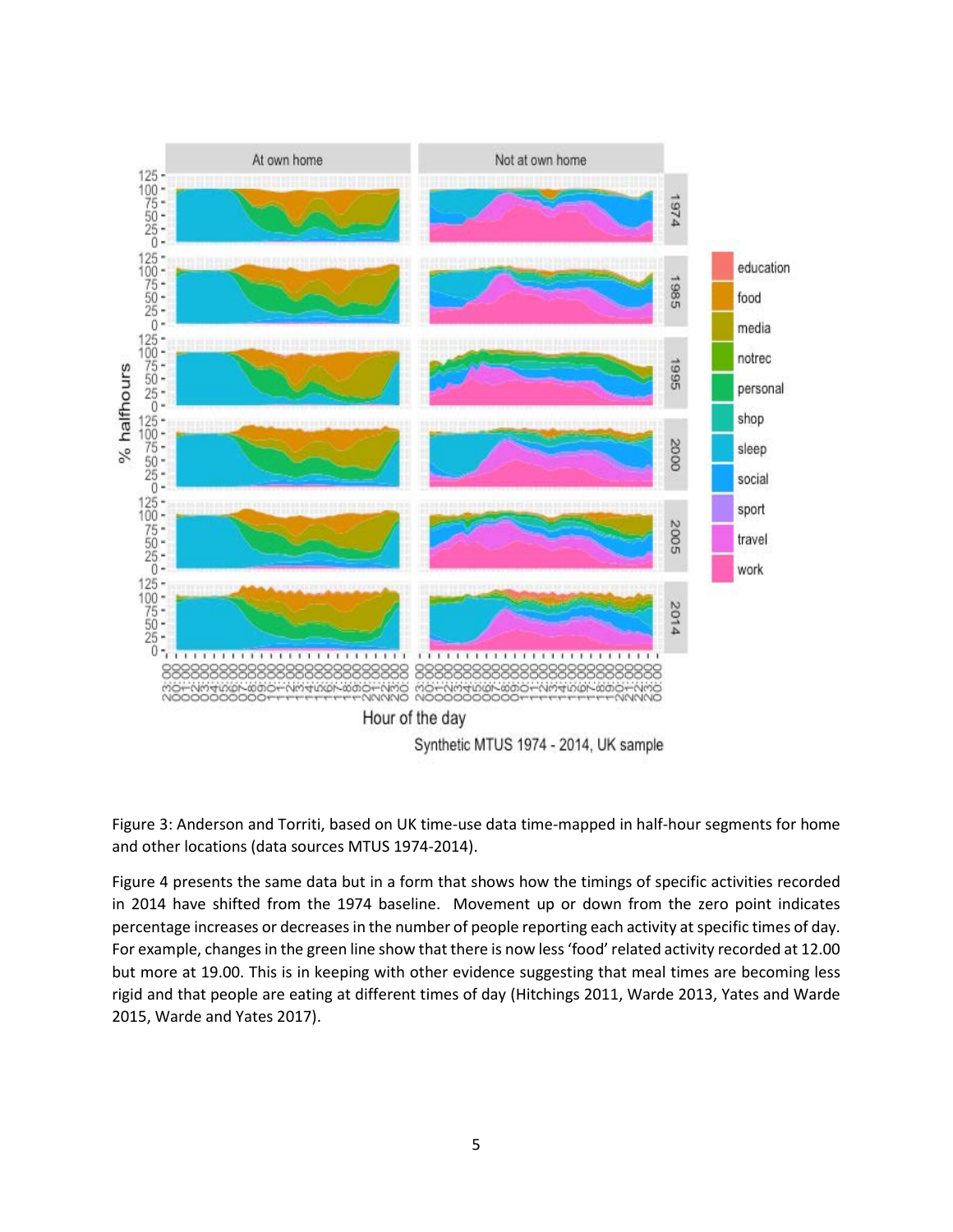

Figure 4: Anderson and Torriti. Percentage point changes in time-uses in half-hour periods at home and elsewhere in the UK (data source MTUS 1974-2014).

Trends like those of eating later in the evening and of and having shorter lunch times are not outcomes of energy policy, but they directly affect the details of demand.

To learn more about how these and other such patterns evolve and whether they can be deliberately modified – for example, to reduce peak load or adjust demand to better match renewable supply – we need to say more about the forms of synchronisation and sequencing of which socio-temporal rhythms are made, and about the various forms of flexibility that follow.

#### **Synchronisation**

Situations in which similar practices occur at the same time are not merely happenstance; they are to different degrees, outcomes of collective forms of *societal synchronisation* (Shove, Trentmann et al. 2009). As already mentioned, some explanations of why different people do similar things at similar times highlight natural, biological or physiological rhythms, not as independent forces, but as mediated by social conventions, technologies and institutions (Zerubavel 1981, Zerubavel 1982).

The practicalities of coordination are also important. As Parkes and Thrift explain methods of temporal organisation, like those that involve the use of clocks and calendars, have arguably enabled forms of synchronisation that would have been difficult, and perhaps impossible to achieve in any other way. For example, train services that run to a timetable depend on the collective discipline of clock time. As such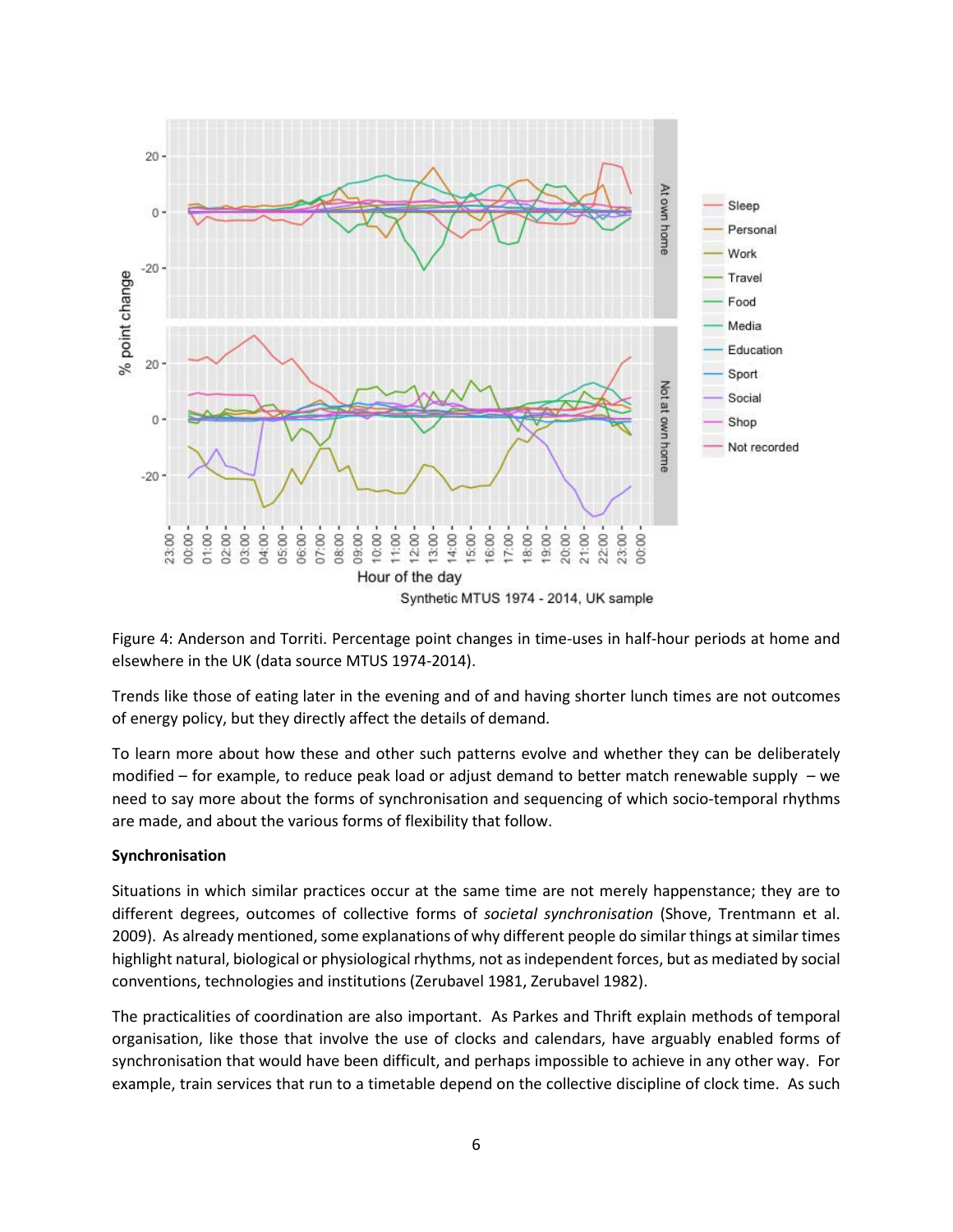they represent one amongst other forms of 'pace making' associated with timekeeping technologies and with the conventions of measuring and representing time in minutes and hours (Parkes and Thrift 1979).

Whether resolved with reference to clock time or not, practices often have what Hägerstrand calls 'coupling constraints' – meaning that they require the presence of other people or objects at set times (Hägerstrand 1970: 12-14). This is important in understanding why people and things move around as they do. Building on these ideas, Urry identifies various situations in which co-presence is important in daily life (Urry 2002). Being present at performances or collective events is one example; valuing face-toface meetings with family members or work colleagues is another. Exactly how such 'requirements' play out depends, in part, on the range of different activities that people undertake; on related temporal features (such as duration, tempo and periodicity); and on how practices are linked across the day, week or year.

Forms of institutional timing – such as working and opening hours, school times and terms, and forms of leisure provision have a key role in defining the extent and character of societal synchronisation (Hui, Shove et al. 2013, Cass and Faulconbridge 2016, Anable, Cass et al. 2017, Blue 2017). The rush hour is a paradigmatic example of how institutional arrangements create peaks in demand. The convention of a 9am-5pm working day and that fact that this coincides with school times means that large numbers of people are mobile at the same time (Cass and Faulconbridge 2016). The early evening peak in electricity demand is similarly an outcome of many people returning home from work, and then making and eating a meal. Patterns of employment and education represent critical 'orchestrating' forces, but as the structuring of TV schedules and the notion of 'prime time' viewing demonstrates many organisations are involved in 'making' times when specific practices dominate and when other activities are temporarily set aside.

As these examples indicate, seemingly 'private' household routines are connected to the routines of others and shaped by distinctive arrays of practices some of which are anchored to fixed times and spaces (Hui 2017). Daily rhythms are a product of these arrangements, and of the fact that some practices have to take place before others.

#### **Sequencing**

What happens when, and the potential for rearranging daily schedules depends on how different practices connect to each other, and on the sequences or chains of action involved. As with forms of synchronisation, sequences relate to different kinds of material 'necessity', social convention and institutional ordering.

Many practices depend on the existence or ready availability of material 'elements' including objects, tools, appliances and infrastructures (Shove, Pantzar et al. 2012: 84-87, Shove 2016, Wiig 2016). Getting these materials together in the right place at the right time often involves some form of preparation: for example, doing the laundry depends on gathering dirty clothes, putting them in the machine, adding soap powder etc. Meanwhile, ironing requires a supply of washed but crumpled garments. These activities are linked in that 'inputs to one practice are transformed into outputs that may become inputs of another practice' (Hui 2017: 62). The scheduling of many other domestic practices, including shopping, cooking and dishwashing is to an extent defined by sequences of this kind.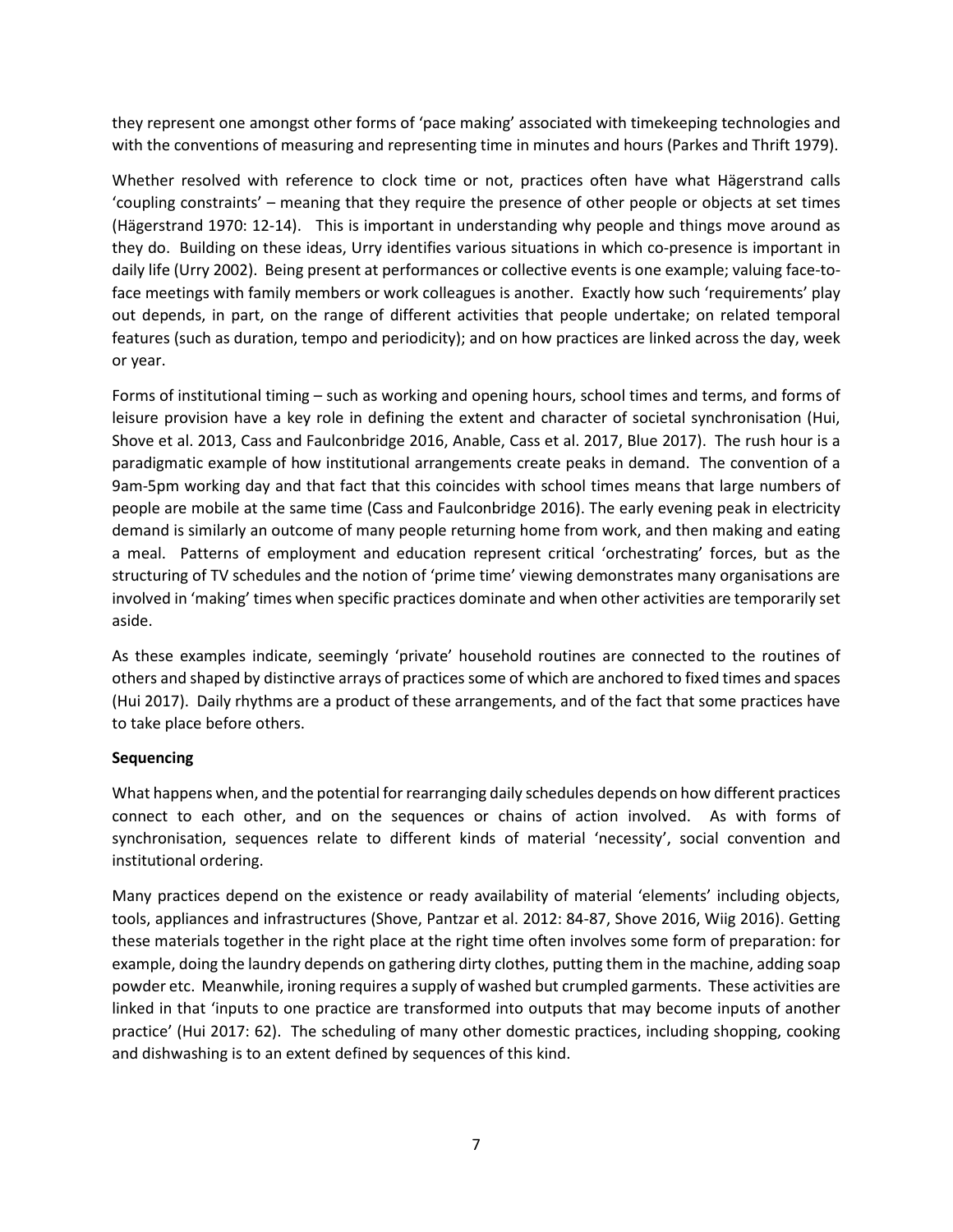Sequences of practice are also important for when and whether journeys are made by car. Mattioli and Anable (2016) applied sequence-analysis to time-use data to identify practices that precede and follow driving. Their research showed that driving was typically embedded in chains of activity that involved the movement of people or things. Better understanding of this 'cargo' function is hugely important for understanding when trips are made by car and for the viability (or not) of using other modes, such as cycling or public transport. Analysing car driving not as an isolated activity but within and as part of a sequence of practices provided a more differentiated picture of 'car use' and of the timing of driving as a consequence of the specific practices in which it is embedded. This is not a natural or inevitable phenomenon. The existence of sequences in which driving is an essential part is relatively new and is, to an extent, an outcome of the possibilities afforded by what Urry describes as a system of automobility (Urry 2004), and of the forms of connectivity, speed and 'convenience' this enables. In other words, sequences change and evolve along with the practices they connect, and of which they are comprised.

This is also the case for sequences that are more obviously defined by cultural conventions, including those associated with eating, sleeping and cleaning. In contemporary Western societies, breakfast, lunch and dinner are very different sorts of meals shaped by understandings of when they should occur and what it is socially appropriate and 'normal' to eat on each occasion (Durand-Daubin 2016). Exactly what is consumed (particularly, cold or hot, home or restaurant cooked, frozen or fresh) at different times of day is relevant for the energy demand that follows and for when and where this occurs. Other contemporary habits, like those of sleeping 7-8 hours a night, or of taking a daily shower (usually in the morning) also have the dual effect of structuring the time-scape of the day and reproducing shared interpretations of temporal propriety.

Finally, institutional procedures and working practices are clearly relevant for the order in which things happen, and for how sequences (and thus timings) are established and changed. In his study of institutional rhythms and energy demand, Stanley Blue (2017) shows that the timing of peak loads in hospital energy consumption and patient transport is an outcome of the interplay of job-roles, shift patterns, organisational and/or medical protocols and the 'time sovereignty' (Breedveld 1998) of more and less influential members of staff. These arrangements intersect with patient centred sequences of sleeping, eating and medication in ways that generate different peaks and troughs in hospital life. One consequence is that discharge procedures (which consist of a series of precisely defined steps and stages) are such that although patients arrive in hospital at all times of day and night, most of them leave between the hours of 3 and 5pm.

In hospitals and in other settings, institutional arrangements are aligned around what Pred describes as 'dominant projects' (Pred 1981). Dominant projects include things like delivering health care, organising family life, or achieving work-related goals. In any one society there are many such projects, all of which have effect on the scheduling, the synchronisation and, collectively, the sequencing of practices in ways that are more or less entangled and thus more or less amenable to change. These are not the only processes that matter but all are important in thinking about what it is that makes some practices, some people, and some relations between practices more flexible than others.

#### **Conceptualising, measuring and influencing flexibility**

Energy and climate change policy makers, and utilities, have an interest in developing energy systems in which consumption adjusts to the ebb and flow of supply, and in which activities are re-scheduled to avoid peak times. Not surprisingly, there are different views on how much scope there is for 'flexibility' of this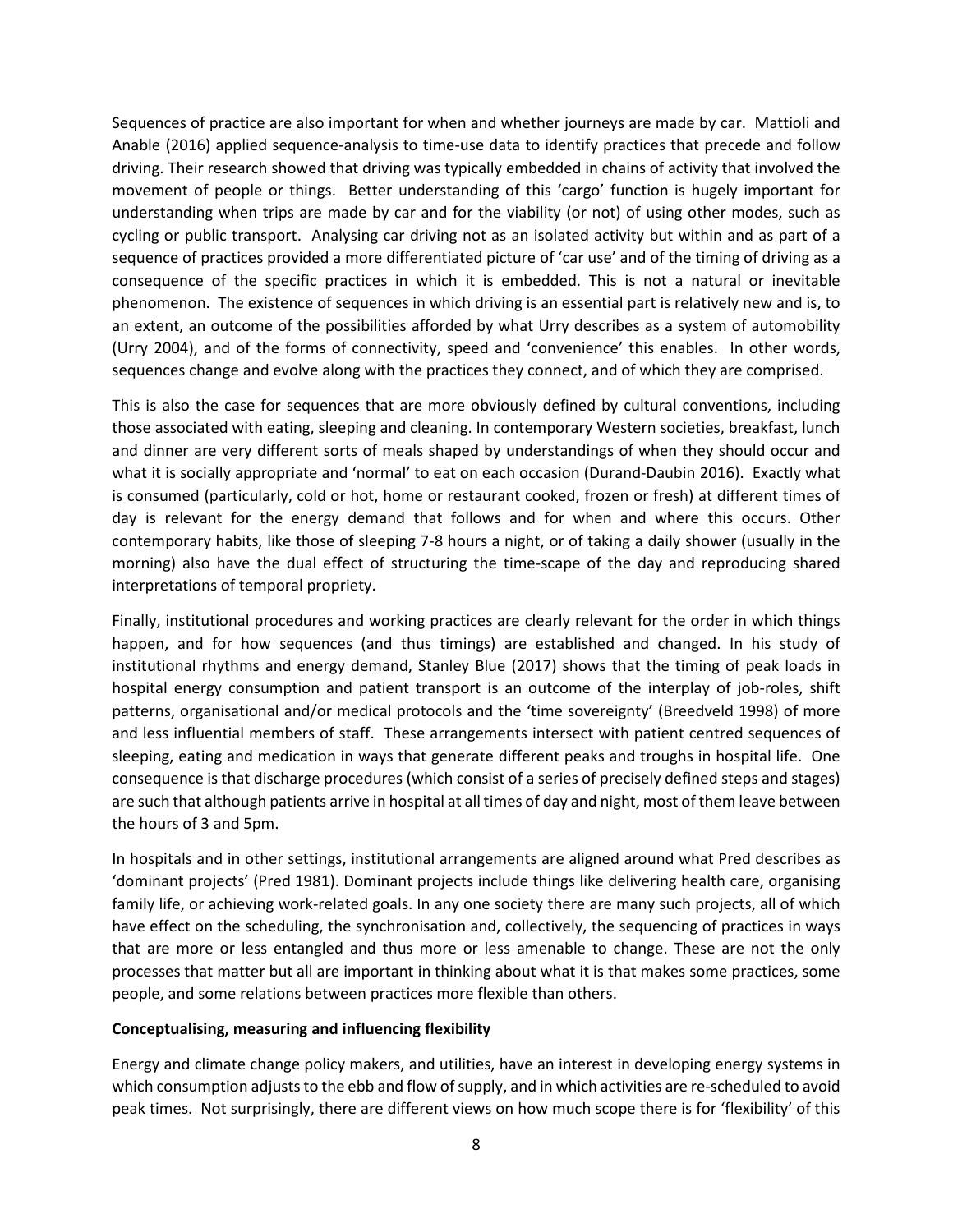kind, and how it might be achieved. For example, some contend that the timing of energy use is inherently flexible, and can be manipulated by setting appropriate real-time prices (Mohsenian-Rad and Leon-Garcia 2010). Others argue that such measures are unlikely to persuade consumers to change their ways, and that the best option is to develop methods of demand management that are 'invisible' at the point of use. Examples include automatically switching off devices (refrigerators, heating or cooling systems) at peak times but not for so long that consumers/occupants notice the difference (Hamidi et al. 2009, Di Giorgio and Pimpinella 2012, Finn et al.2013). These analyses situate 'flexibility' either as a matter of consumer choice or as something that suppliers can achieve, behind the scenes. DEMAND research points towards other ways of conceptualizing and influencing the timing of demand. For example, and as discussed in more detail below, certain practices are likely to be more 'flexible' than others depending on how they are positioned in relation to other practices. Second, some people (or groups of people) are likely to be more 'flexible' than others, depending on the range of practices with which they are engaged. Third, flexibility in both these senses appears to be an outcome of how entire complexes of social practices are configured in space and time.

#### *Flexible practices*

If we define flexibility as the converse of closely-coupled sequencing and/or rigid synchronisation, more flexible practices are those that are relatively detached (they are not tied to specific times or places); decoupled (not requiring the co-presence of other things or people), or capable of being interrupted, restarted and broken into smaller parts (Shove 2009, Zhai, Cao et al. 2016). Figures 3 and 4 suggest that in general, and in the UK, social practices might be acquiring more of these features. For example, and as Southerton notes, there are now fewer 'institutionally timed events' than in the past (Southerton 2006) and so-called 'convenience' technologies have changed the time-profiles of various activities (cooking, laundry etc.) (Shove 2003). There is also some evidence that mobile technologies and smartphones (Lord, Hazas et al. 2015) are reconfiguring the temporal characteristics of activities like shopping and film/TV watching, and that they are also creating opportunities to work in small fragments of time or when on the move. It is also important to notice that certain practices, like working from home, appear to have the effect of reducing forms of synchronisation and of enabling greater variation in when other activities occur.

These observations suggest that energy and transport policy makers would do well to 'target' seemingly flexible practices: for example, focusing more on the timing of laundry and leisure than on eating or commuting. However, they also point to less obvious forms of intervention. For instance, non-energy policies that promote 'flexible' working might have long term, cumulative consequences for the timing of demand.

#### *Flexible people*

Whether people are affected by such trends or not depends on the range of practices in which they are involved. For example, people in both the highest and lowest income groups tend to spend more time at work that others, and may therefore have less scope to modify the timing of other activities. In addition, and as Breedveld (1998) and others have argued, flexibilities for some people or organisations arguably produce and come at the cost of rigidities for others. More ordinarily some people engage in practices that are highly synchronised or sequenced, whereas others do not. For example, those who are retired are not tied to routines of employment. Similarly the forms of coordination that occur in families are not the same as those that characterise the lives of people who live alone. According to Torriti, home-workers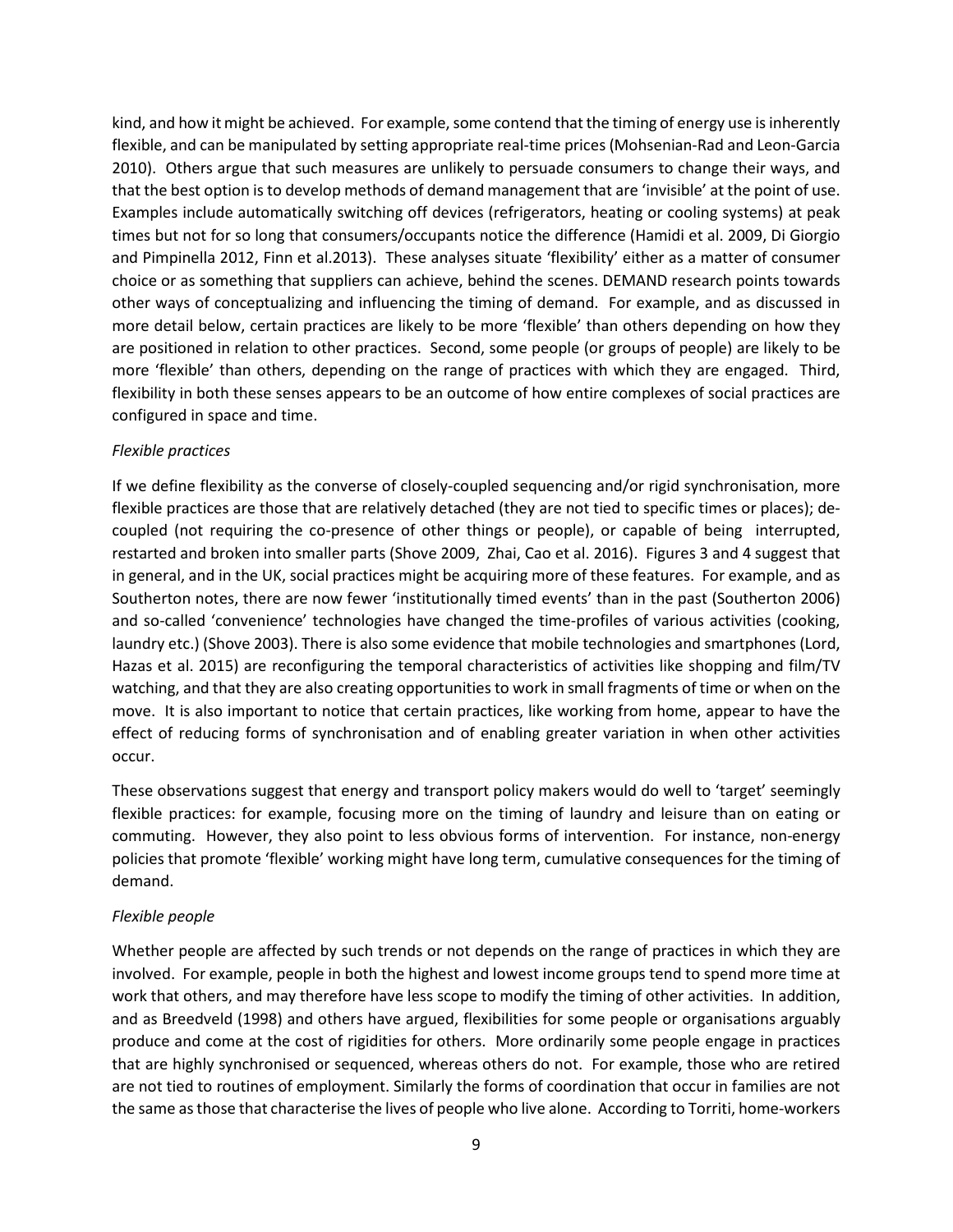display 'the highest level of flexibility, because their practices are associated with high active home occupancy, low spatial mobility, long duration of a small set of activities mainly not shared with others and low synchronisation with the rest of the population.' (Torriti, 2015: 909). This conclusion is based on analysis using what Torriti describes as a flexibility index composed of 'a set of component indices on synchronisation, variation, sharing and mobility [that…] feed into … an indication of the potential to shift demand' (2015). Torriti's index makes it possible to identify specific *practices* (e.g. laundry) that appear to be more flexible than others (e.g. eating meals). It also makes it possible to identify people (or groups of people) who engage in complexes of more and less closely-coupled, sequenced or synchronised practices. Amongst other things, use of the index enables Torriti and colleagues to show that lone and childless households are generally more time-flexible than those which include partners and children (2015: 891- 904). However, a critical feature of this work is that flexibility is not treated as a *fixed* characteristic of any one practice, or of any one set of people. Instead it is conceptualised as something that is situated and variable, depending, as it does, on how specific practices are positioned in relation to others. From this point of view, the index can be used distinguish between the forms of flexibility (defined by specific relations between practices) such as those that (in general) characterise morning as opposed to evening peaks, or peaks during week-days compared with week-ends.

In the short term, this leads to the important insight that flexibility is itself 'flexible'. In other words, the 'flexibility to shift activities var[ies] throughout the day" (Torriti et al 2015: 891-2). More abstractly this approach builds on the idea that flexibility (of people, of practices, and of social systems) is an outcome of synchronisation and sequencing, and an emergent feature that is itself important for how future sequences and forms of synchronisation are established and enacted.

This work has different practical implications. At one level it argues for more differentiated forms of intervention. Rather than the blanket approach associated with real time pricing, it suggests that it might be more effective to identify, and in a sense 'target', people who are in a position to respond flexibly. It also supports the view that strategies of this kind only scratch the surface of what is in fact a much more systemic challenge.

#### *Flexible societies?*

The apparent flexibility both of individual people, or of individual practices is itself an expression of broader trends in how practices relate to each other on a societal scale. From this point of view, the fact that specific practices might be less tightly bound in time and space does not mean that there is greater flexibility, overall. If we define flexibility not as a quality of an individual practice (as it stands in relation to others), but as a feature of the socio-temporal ordering of society, other considerations come into view. These include questions about how multiple practices become more and less tightly coupled in relation to each other, and about the relative significance of collective priorities and 'orchestrating' projects.

By implication, promoting 'flexibility' in this more systemic sense is in essence, a matter of changing the ways in which daily lives are coordinated and the practices of which they are made. This is a more daunting, but also more promising prospect. In thinking about what is at stake it is important to notice that societal rhythms are never fixed: as mentioned above, systems of automobility, convenience technologies, supply chains and modes of provision and storage continue to transform the social-temporal landscape. In the UK today, a number of current trends appear to be softening or at least changing the ways in which people, things and practices intersect in space and time. For example, and as other DEMAND research has shown, online shopping is modifying both the meaning and the timing of activities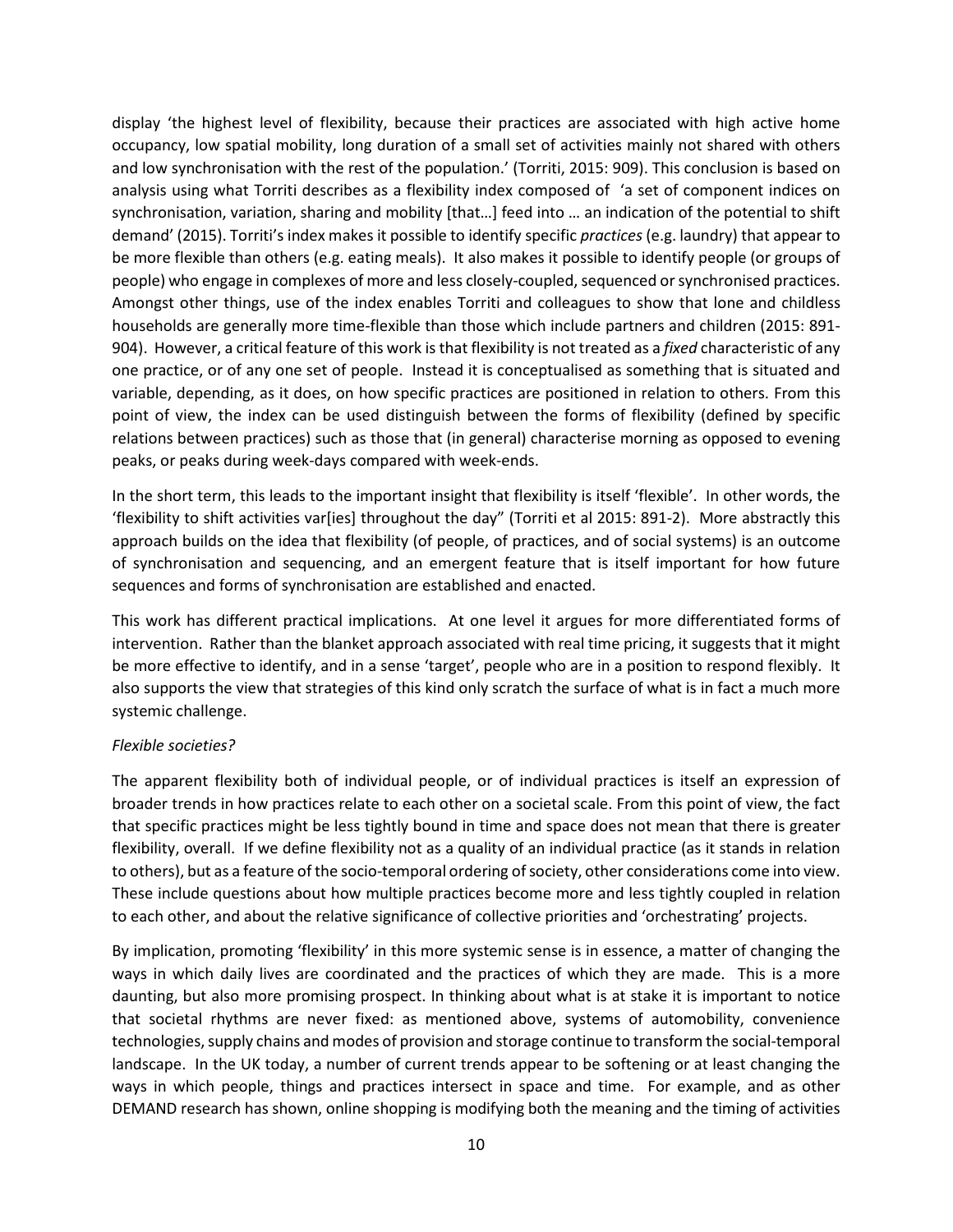such as browsing, payment, product trial and crucially delivery. This affects the temporal organisation of the activities of providing as well as of shopping and may also reduce energy and travel demands (Zhai, Cao et al. 2016, Cass and Shove 2018). This is not an isolated case. As Cox et al. note, many areas of public policy (including policies relating to health, education or employment), have immediate and obvious impacts on the scheduling of a host of interdependent activities (Cox, Royston et al. 2016, Royston 2016).

In conclusion, the ambition of reducing peaks and adapting demand to the rhythms of more intermittent sources of supply calls for potentially significant changes in when different activities take place. Engendering social-temporal rhythms that are compatible with reduced and/or renewable energy consequently depends on much more than pricing, behind-the-scenes technology 'fixing' or individual persuasion. Instead, the possibilities for change on a societal scale depend on how social practices are arranged in relation to each other, and on the forms of flexibility (or not) that follow. Such arrangements are not fixed for all time, nor are they immune to the influences of business and policy. In fact there is some evidence to suggest that for various reasons certain patterns of work, of eating and of travel are 'flexing' and becoming more complicated and also more fragmented than in previous decades. Although not 'driven' by energy policy, trends like these are important for the design and operation of future energy systems (for instance, for investment in new forms of storage, for judgements about how much energy we 'need', and for assessments of the scale of provision). At a minimum, this argues for folding discussions of collective social-temporal rhythm into discussions of energy and transport policy, and for analysing and learning from past as well as present regimes of 'flexibility' in different sectors and at different scales.

#### References

Adam, B. (2008). Of Timescapes, Futurescapes, and Timeprints. Lüneburg University, Cardiff University.

- Anable, J., B. Anderson, E. Shove and J. Torriti (2014). Working Paper 3: Categories, Concepts and Units Representing energy demand in and through time. http://www.demand.ac.uk/29/07/2014/wp-3 categories-concepts-and-units/
- Anderson, B. (2016). What makes peak electricity demand? Insights from time use analysis. Lancaster University, Demand Centre: http://www.demand.ac.uk/wp-content/uploads/2015/11/DEMANDinsight-1-peak-electricity-final.pdf
- Blue, S. (2017). "Institutional rhythms: ideas and opportunities for energy and mobility demand management in the NHS [Research briefing paper]." http://www.demand.ac.uk/wpcontent/uploads/2017/05/demand-institutional-rhythms.pdf
- Breedveld, K. (1998). "The Double Myth of Flexibilization: Trends in Scattered Work Hours, and Differences in Time-Sovereignty." Time & Society 7(1): 129-143.
- Cass, N. and J. Faulconbridge (2016). "Commuting practices: New insights into modal shift from theories of social practice." Transport Policy 45: 1-14.
- Cox, E., S. Royston and J. Selby (2016). Impacts of non-energy policy on energy systems: a scoping paper, UKERC: http://www.demand.ac.uk/wp-content/uploads/2016/07/The-impacts-of-non-energypolicies-on-the-energy-system-scoping-paper.pdf
- Durand-Daubin, M. (2016). Cooking in the night: peak electricity demand and people's activity in France and Great Britain. Demand Centre Conference. Lancaster. http://www.demand.ac.uk/wpcontent/uploads/2016/03/DEMAND2016\_Full\_paper\_158-Durand-Daubin.pdf

Energy UK (2016). Pathways for the GB Electricity Sector to 2030: 125.

ENWL (2016). The 2016 update to our peak demand scenarios, Energy North West Limited: 5.

Geller, H., P. Harrington, A. H. Rosenfeld, S. Tanishima and F. Unander (2006). "Polices for increasing energy efficiency: Thirty years of experience in OECD countries." Energy policy 34(5): 556-573.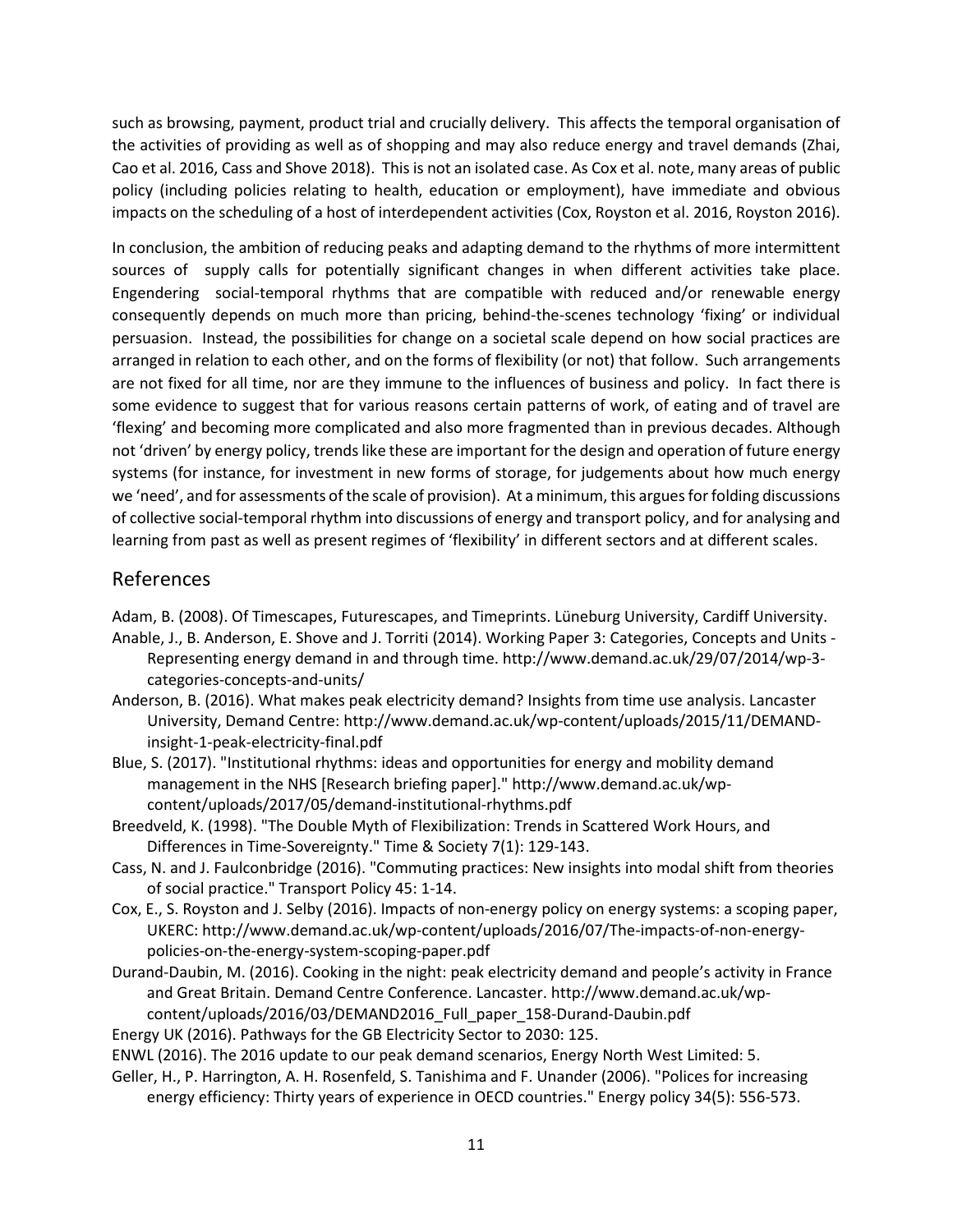- Hägerstrand, T. (1970). "What about people in Regional Science?" Papers of the Regional Science Association 24(1): 6-21.
- Hitchings, R. (2011). "Researching air-conditioning addiction and ways of puncturing practice: Professional office workers and the decision to go outside" Environment and Plannng A. Vol 43, Issue 12, pp. 2838 - 2856.
- Hui, A. (2017). Variation and the intersection of practices. The Nexus of Practices: connections, constellations, practitioners. A. Hui, E. Shove and T. Schatzki. London: Routledge.
- Hui, A., E. Shove and G. Walker (2013) "School holiday shakeup brings unintended consequences." The Conversation. http://www.demand.ac.uk/24/10/2013/school-holiday-shakeup-brings-unintendedconsequences-article-in-the-conversation/
- Cass, N. and Shove, E. (2018). The last mile and the next day: the changing times and spaces of shoppping – implications for energy demand. http://www.demand.ac.uk/wpcontent/uploads/2017/12/The-Last-Mile-and-the-Next-Day-final.pdf
- Lefebvre, H. (1992). Éléments de rythmanalyse. Paris, Éditions Syllepse.
- Lefebvre, H. (2004). Rhythmanalysis: Space, Time and Everyday Life. London, Bloomsbury.
- Lord, C., M. Hazas, A. K. Clear, O. Bates, R. Whittam, J. Morley and A. Friday (2015). Demand in my pocket: mobile devices and the data connectivity marshalled in support of everyday practice. Proceedings of the 33rd Annual ACM Conference on Human Factors in Computing Systems, ACM. http://www.demand.ac.uk/wp-content/uploads/2016/06/Lord-Demand-in-pocket.pdf
- Mattioli, G. and J. Anable (2016). Carrying Capacity the cargo function of the car. Lancaster, Demand Centre: http://www.demand.ac.uk/wp-content/uploads/2016/10/DEMAND-insight-3.pdf
- Mattioli, G., E. Shove and J. Torriti (2014). Working Paper 1: The timing and societal synchronisation of energy demand. Lancaster, Demand Centre. http://www.demand.ac.uk/14/02/2014/theme-1 working-paper-february-2014/
- McKerracher, C. and J. Torriti (2013). "Energy consumption feedback in perspective: integrating Australian data to meta-analyses on in-home displays." Energy Efficiency 6(2): 387-405.

National Grid (2014). UK Future Energy Scenarios: 220.

- Parkes, D. and N. Thrift (1979). "Time Spacemakers and Entrainment." Transactions of the Institute of British Geographers 4(3): 353-372.
- Pred, A. (1981). "Social Reproduction and the Time-Geography of Everyday Life." Geografiska Annaler. Series B. Human Geography 63(1): 17.
- Royston, S. (2016). Invisible energy policy in higher education. DEMAND Centre Conference 2016. Lancaster, UK. http://www.demand.ac.uk/wp-content/uploads/2016/05/Royston-Invisible-energypolicy-in-HE.pdf
- Schatzki, T. (2009). Timespace and the organization of everyday life. In Shove, E. Trentmann, F. and Wilk, R. (eds) Time, Consumption and Everyday Life: Practice, Materiality and Culture. Oxford, Berg.
- Shove, E. (2003). Comfort, cleanliness and convenience: the social organization of normality. Oxford, Berg.
- Shove, E. (2009). Everyday Practice and the Production and Consumption of Time. In Shove, E. Trentmann, F. and Wilk, R. (eds) Time, Consumption and Everyday Life: Practice, Materiality and Culture. Oxford, Berg.
- Shove, E. (2016). Matters of Practice. The nexus of practices: connections, constellations, practitioners. A. Hui, T. R. Schatzki and E. Shove. London, Routledge: 155-168.
- Shove, E., M. Pantzar and M. Watson (2012). The Dynamics of Social Practice. London, Sage.
- Shove, E., F. Trentmann, R. R. Wilk and R. Wilk (2009). Time, consumption and everyday life: practice, materiality and culture, Berg.
- Southerton, D. (2003). "`Squeezing Time': Allocating Practices, Coordinating Networks and Scheduling Society." Time & Society 12(1): 5-25.